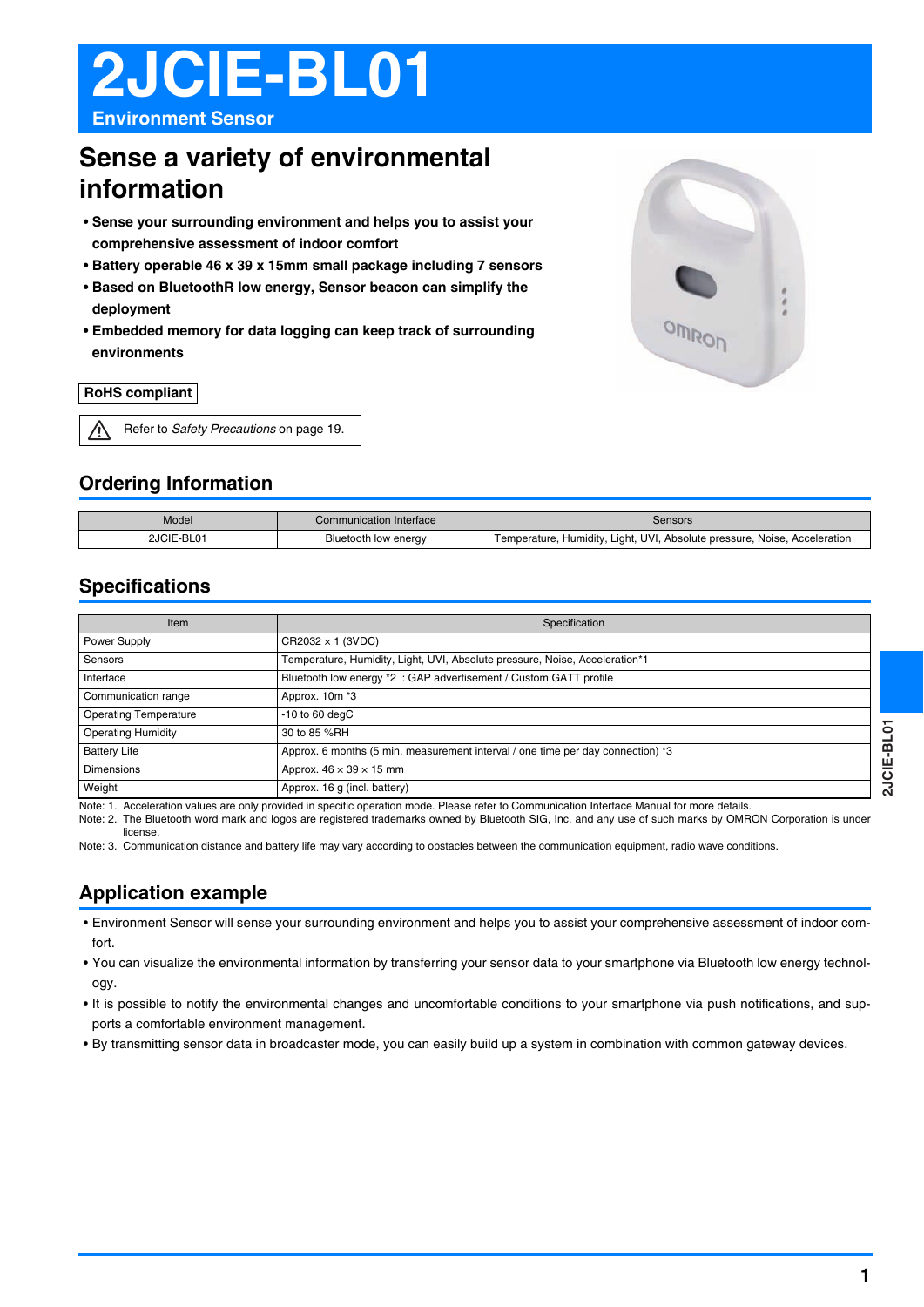### **Absolute maximum ratings**

| Item                | Ratings          |
|---------------------|------------------|
| <b>Power Supply</b> | $-0.3$ to 3.6 V  |
| Temperature range   | $-20$ to 70 degC |

### **Rating (Recommended operating condition)**

| Item              | Min.         | $TVP$ . | Max. | Unit |
|-------------------|--------------|---------|------|------|
| Power Supply      | <u>، ، ا</u> | 3.0     | ა.ა  |      |
| Temperature range | . .<br>15    | 25      | 45   | degC |

### **Basic performance**

| Item                  | Measurable range | Accuracy            |
|-----------------------|------------------|---------------------|
| Temperature           | $-10$ to 60 degC | $±2$ degC           |
| Humidity              | 0 to 100 %RH     | $±5$ %RH            |
| Light                 | 10 to 2000 lx    | $±100$ lx           |
| UV Index              | 1 to 11          | For reference *1 *2 |
| Barometric pressure   | 700 to 1100 hPa  | $+4$ hPa            |
| Sound noise           | 37 to 89 dB      | For reference *1    |
| Acceleration (3-axis) | -2000 to 2000 mg | For reference *1 *3 |

\* Supply voltage: 3.0V, Ambient temperature: 15 to 35 degC, unless otherwise specified.

\* These values are specified under standard test condition, and do not guarantee the performance under the complex conditions.

Note: 1. These types of output are provided for referential use only, and these values do not guarantee the normal operation within that range.

Note: 2. Information on UV Index is just for reference. And it does not protect you from danger and various damage from UV light.

Note: 3. Acceleration values are only provided in specific operation mode. Please refer to Communication Interface Manual for more details.

### **Block diagram**

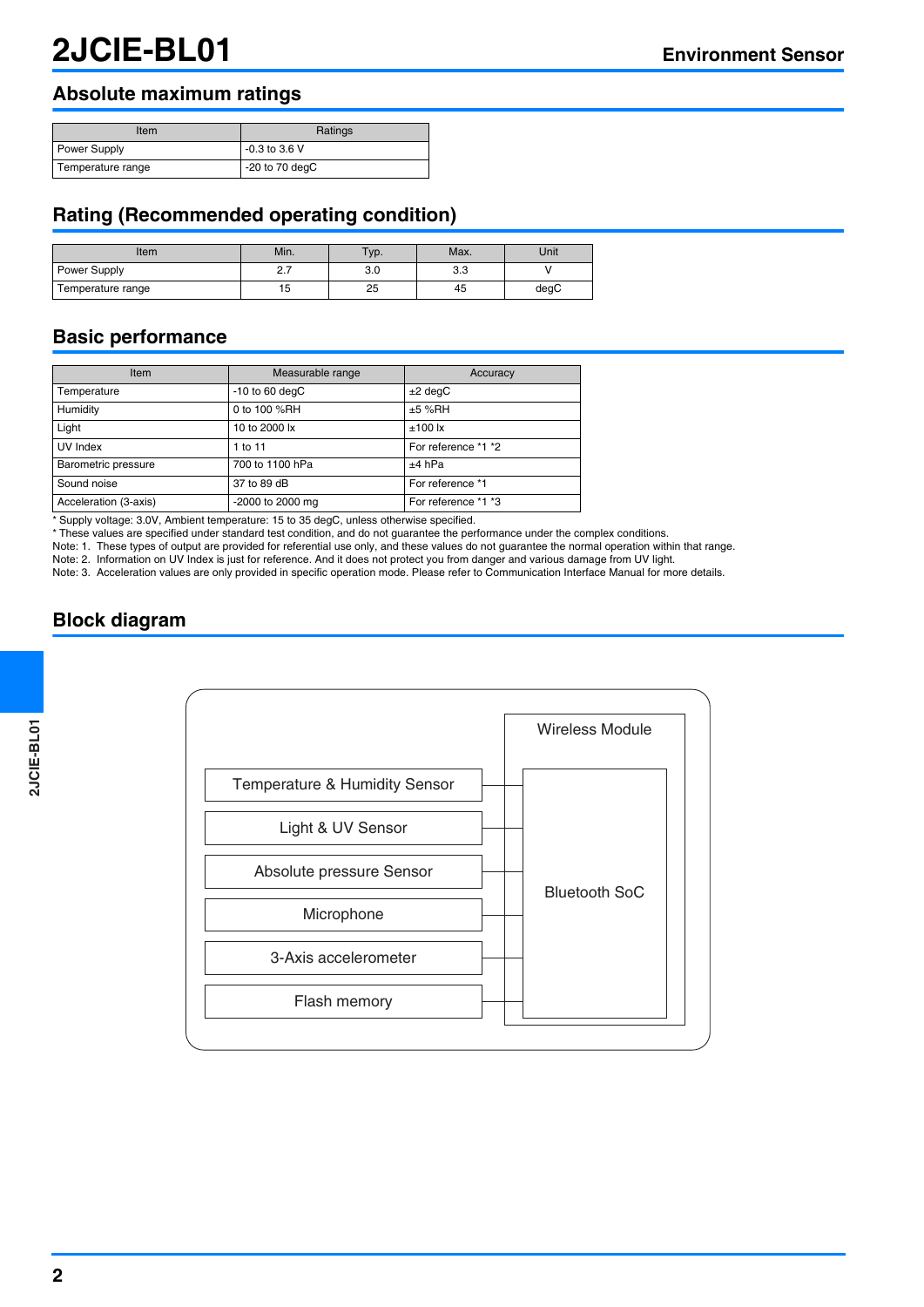### **2JCIE-BL01 Environment Sensor**

### **Dimensions** (Unit: mm)







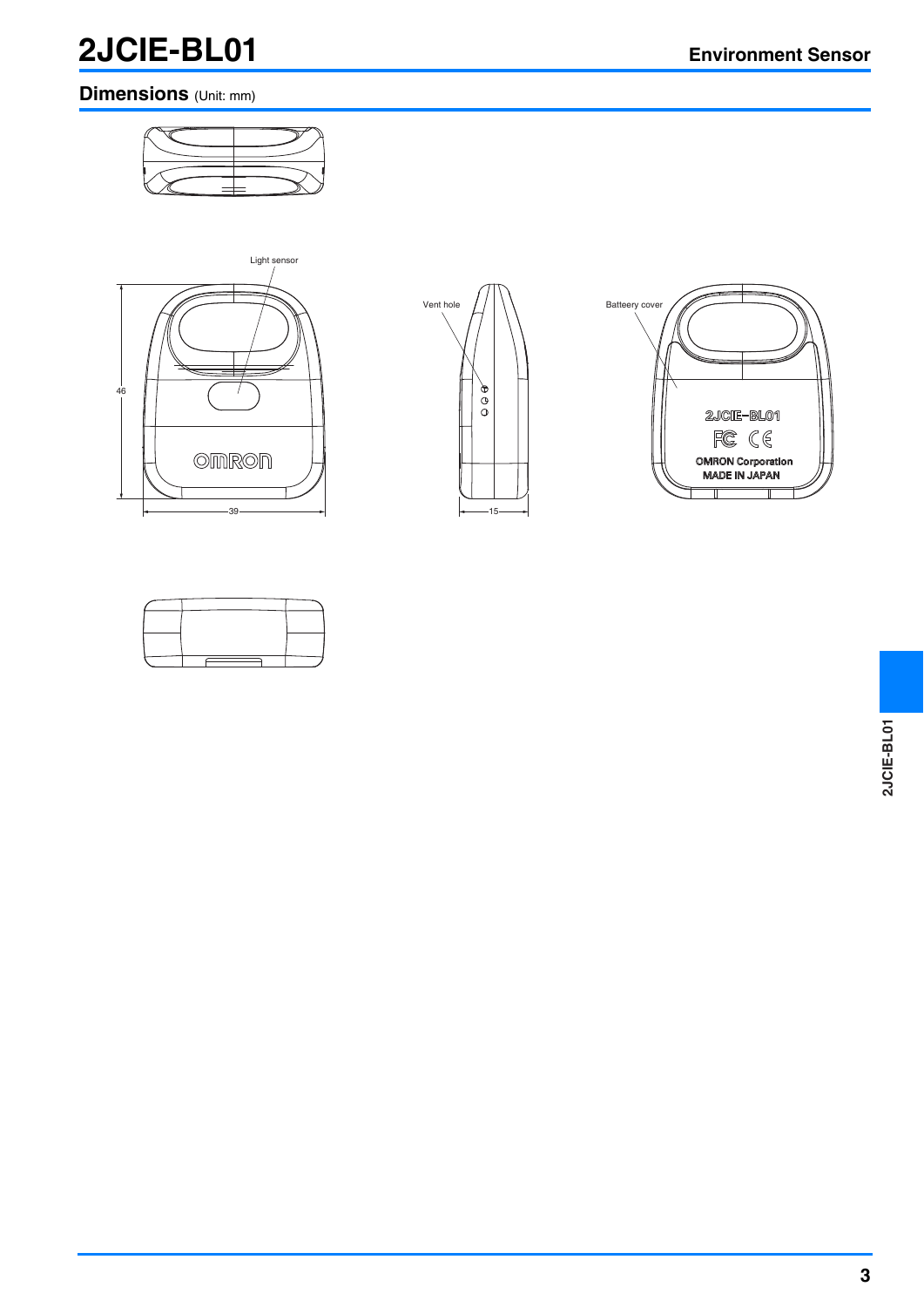## **2JCIE-BL01 Environment Sensor**

### **Packing**





| # | Item               |
|---|--------------------|
| 1 | Instruction manual |
| 2 | Manual sleeve      |
| 3 | Battery (CR2032)   |
| 4 | Battery bag        |
| 5 | Protection film    |
| 6 | Inner box $(A)$    |
| 7 | Inner box (B)      |
| 8 | Outer box          |

96 95  $\begin{matrix} 1 \\ 30 \\ 1 \end{matrix}$ 

**2JCIE-BL01**

2JCIE-BL01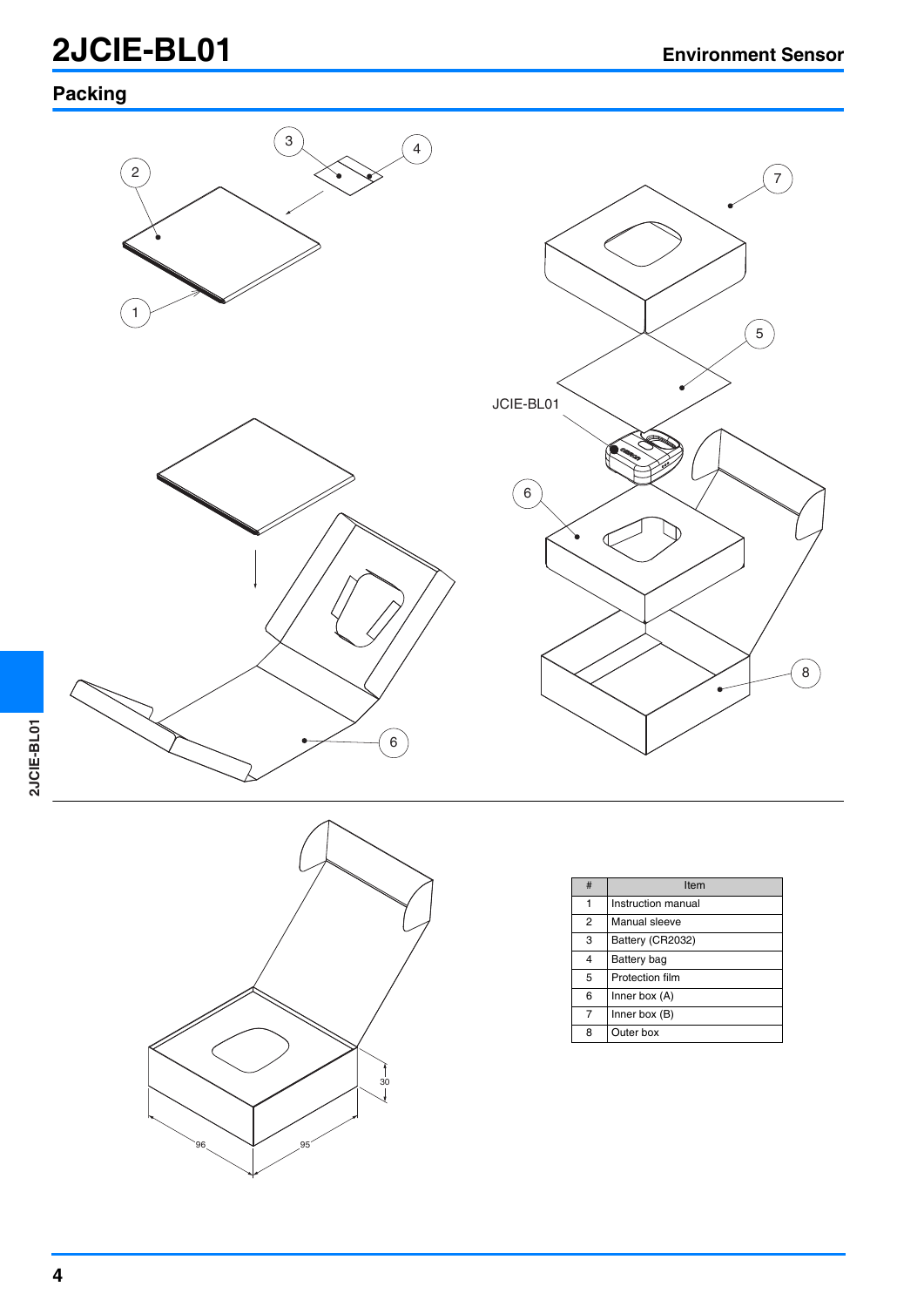## **2JCIE-BL01 Environment Sensor**

### **Important Safety Information**

To assure the correct use of the product basic safety measures should always be followed including the warnings and cautions listed in this document.

### **Warning**

\* Warning: Improper use may result in death or serious injury.

- Keep the battery out of the reach of young children. If young children swallow the battery, immediately consult a doctor.
- Do not throw the battery into fire. The battery may explode.
- In places where radio communications are prohibited, remove the battery to turn off the Bluetooth.
- Do not place the unit closer than 22cm (9 inches) from implantable medical devices such as pacemakers.
- Keep the unit out of the reach of young children. If young children swallow any small piece, immediately consult a doctor.
- Please stop using the unit immediately, if there is strange smell or smoke from the unit.
- Do not subject the unit to extreme temperatures, humidity, moisture, or direct sunlight.
- Internal condensation due to severe change in temperature may cause malfunction.
- In high temperature or low temperature environment, battery life may be extremely short due to the characteristics of the battery used.
- Please do not leave in the car.

Prolonged exposure to the high temperature causes explosion, fire or malfunction of the internal battery.

### **Caution**

Caution: Improper use may result in minor or moderate injury to the user or damage to the equipment.

- Do not use the unit in the field of strong electromagnetic waves and static electricity.
- Do not insert the battery with the polarities in the wrong direction.
- Always use the type of battery indicated.
- Remove the battery from this unit when you are not going to use it for a long period of time (approximately 3 months or more).
- This unit is not a measurement instrument. The measured values must be treated as a reference, and do not use it for the purpose of verification or diagnosis.
- Please read the instruction manual of your smartphone or tablet for the wireless communication.
- Do not replace the battery during the wireless communication.
- Do not swing the unit by the strap. Swinging the unit while holding the strap may cause an injury.

### **Precautions for Correct Use**

- Do not disassemble or modify the unit.
- Do not subject the unit to strong shocks or vibrations, drop it, step on it.
- Do not apply a strong force, twist, deflection and mechanical stress on the ring portion.
- Do not immerse the unit or any of the components in water. The unit is not waterproof. Do not wash it or touch it with wet hands. Be careful that water does not get into the unit.
- Depending on the surrounding environment and the mounting position, the measured characteristic may vary. The measured values must be treated as a reference.
	- 1. Do not subject the unit to extreme temperatures, humidity, moisture, or direct sunlight.
- 2. Do not subject the unit to water, oil or chemical materials.
- 3. Do not use the unit where it will be exposed to dew condensation.
- 4. Do not use the unit where it will be exposed to flammable gas or corrosive vapors.
- 5. Do not use the unit where it will be exposed to dust, saline matter or iron powder.
- Batteries are not a part of your regular household waste. You must return batteries to your municipalityÅfs public collection or wherever batteries of the respective type are being sold.
- Dispose of the unit, battery, and components according to applicable local regulations.
- Unlawful disposal may cause environmental pollution.
- This Product operates in the unlicensed ISM band at 2.4GHz. In case this Product is used around the other wireless devices including microwave and wireless LAN, which operate same frequency band of this Product, there is a possibility that interference occurs between this Product and such other devices. If such interference occurs, please stop the operation of other devices or relocate this Product before using this Product or do not use this Product around the other wireless devices.
- Due to the use of radio waves, third parties may intercept transmissions either deliberately or accidentally. Do not use this Product for matters related to vital secrets or human lives.
- Application examples provided in this document are just for reference. In actual applications, confirm its functions, limitations and safety before using this Product.

#### **Acknowledgement**

This work was funded by ImPACT Program of Council for Science,

Technology and Innovation (Cabinet Office, Government of Japan).

Program: "Innovative Cybernic System for a ZERO Intensive NursingÅ]care Society" (Program Manager: Yoshiyuki Sankai)